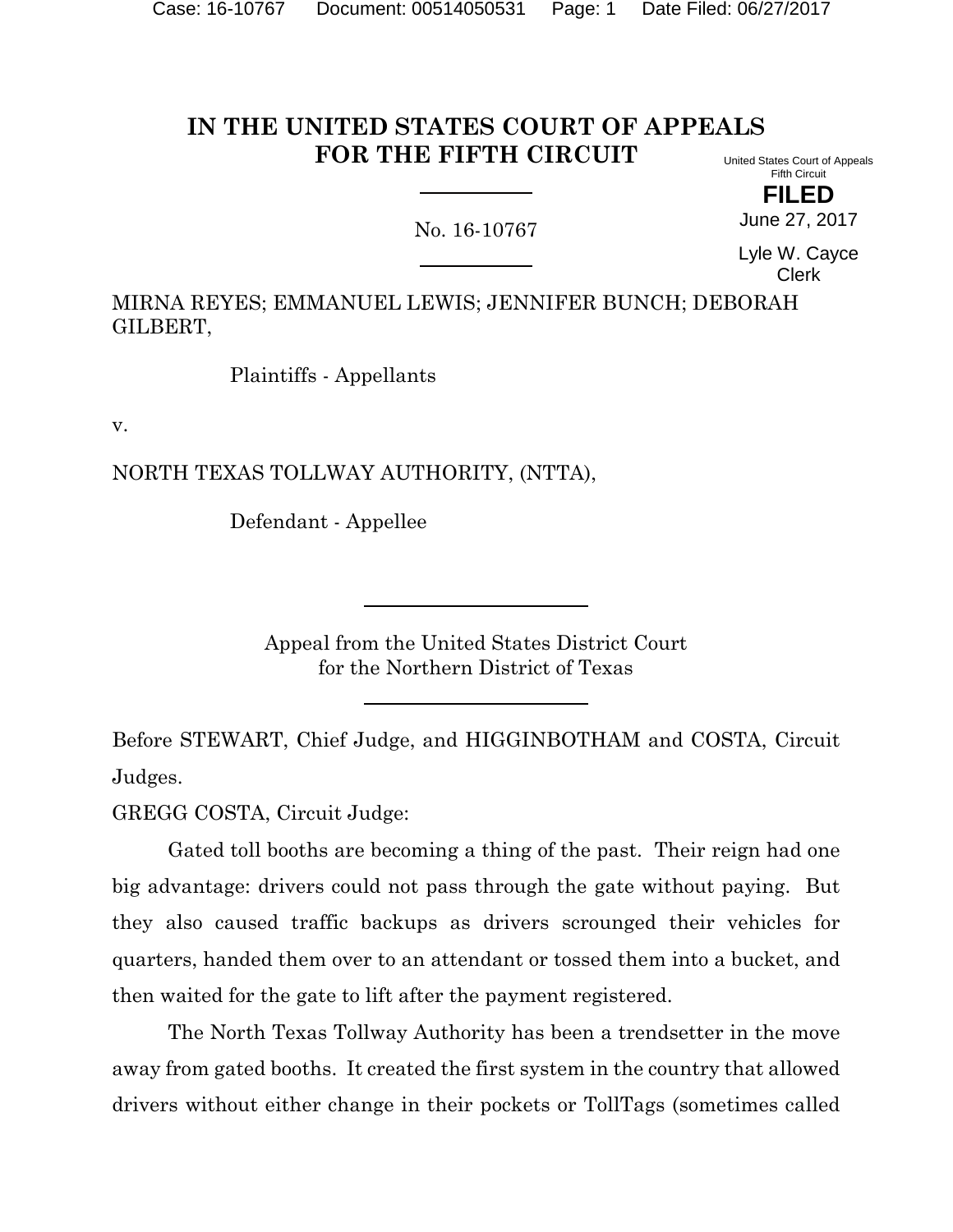EZTAGs) affixed to their windshields to still use toll roads. Of course, those drivers are supposed to pay their share at some point, so the Authority used cameras to take pictures of the vehicles' license plates and mailed a bill to the owners. If the drivers did not pay the tolls within 35 days of the invoice, administrative fees started to accrue. The fees increased to \$25 per violation once the Authority sent a third bill to the driver. The Plaintiffs in this case, who were assessed fees totaling hundreds and in some cases thousands of dollars after they repeatedly refused to pay tolls, contend that the \$25 administrative fee violates their right to substantive due process under the Fourteenth Amendment. The district court held that the fee is not unconstitutional. We agree.

# **I.**

The North Texas Tollway Authority is a regional agency established to administer toll roads in north Texas. *See* TEX. TRANSP. CODE ANN. § 366.032. Among other roads in the Dallas-Fort Worth metroplex, it oversees the Dallas North Tollway, President George Bush Turnpike, Sam Rayburn Tollway, and Chisholm Trail Parkway. When it was established in 1997, all toll booths were manned and gated, and drivers paid tolls either in cash or using a TollTag. A TollTag is a transponder attached to a vehicle that is linked to a driver's account funded in advance. Each time the driver travels through a toll point, the toll is deducted from the account. Under the old system, the only way for a driver to jump the toll was to tailgate behind another vehicle that had paid. If caught, the offender was charged a \$10 administrative fee along with the unpaid toll. The authority to collect these fees comes from section 366.178 of the Regional Tollway Authority Act. TEX. TRANSP. CODE ANN. § 366.178(c)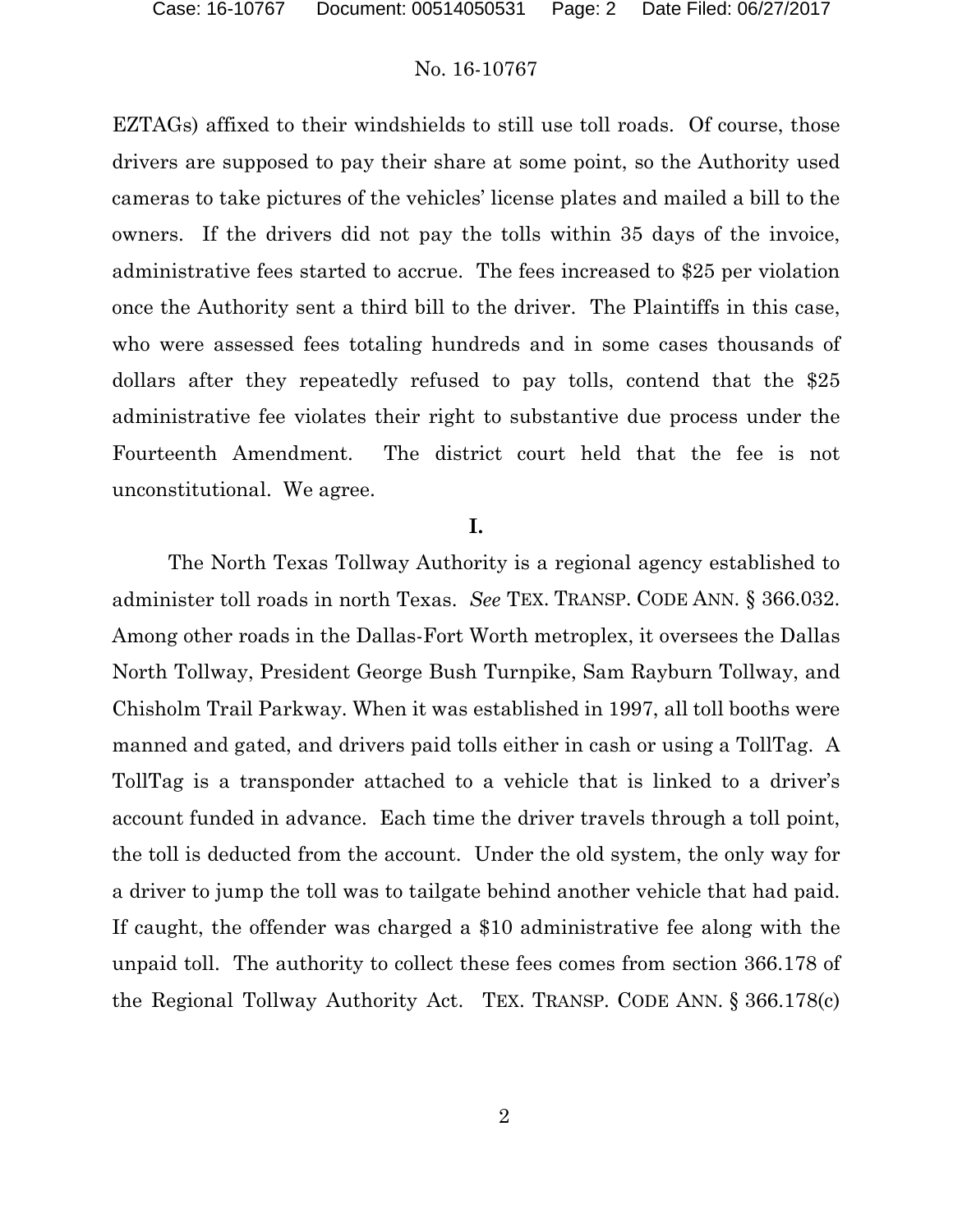(2009) ("[A]n authority may charge an administrative fee of no more than \$100 to recover the cost of collecting the unpaid toll.").<sup>1</sup>

In 2000, hoping to ease congestion at toll plazas, the Authority opened TollTag-Only lanes, stopped manning all toll booths on a 24-hour basis, and removed gates from booths. Although these changes were expected to help with traffic, they would also make it easier for free riders to shirk tolls. Drivers no longer had to contend with gates or guards; they could simply drive through the unguarded, ungated booths of the TollTag-only lanes and hope they were not discovered. In a bid to keep drivers honest, the Authority installed highspeed cameras above these lanes, which could photograph drivers who refused to pay. A bill was then sent requesting payment of the toll plus an administrative fee. The Authority determined that the old \$10 administrative fee was insufficient to cover costs incurred in installing new cameras and the increase in drivers who would refuse to pay. The Authority ultimately decided to increase the administrative fee to \$25, though Plaintiffs allege this decision was made without deliberation.

The Authority then began moving to a system—the one challenged in this case—that went one step further in reducing traffic congestion. All booths were removed. TollTags were the only way to pay at the time the road was being used. But rather than restrict usage to those with TollTags, the Authority created a ZipCash system that opened access to all drivers. For cars without a TollTag, the camera would capture the license plate. After a sufficient number of tolls were incurred, the Authority would send an invoice for the unpaid tolls. Unlike the bills for those who violated the rules of "TollTag

l

<sup>&</sup>lt;sup>1</sup> After the time relevant here, section 366.178 was amended to reduce the cap on administrative fees. Now, the Authority can charge only one administrative fee of not more than \$25. TEX. TRANSP. CODE ANN.§ 366.178(c) (2015).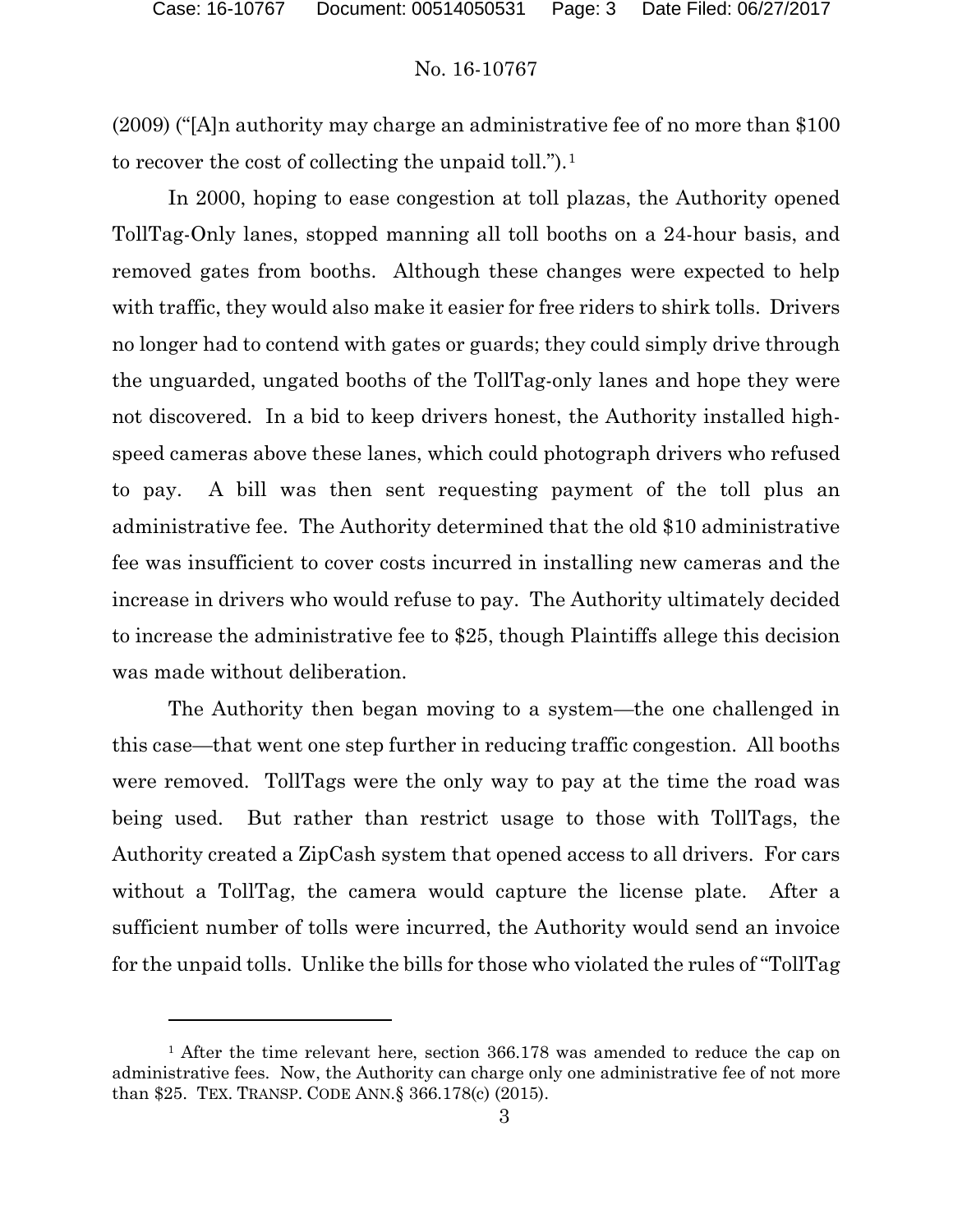only lanes," no administrative fee was included in this initial bill. The Authority did, however, charge a 50% higher toll for those paying under ZipCash compared to those paying with TollTags. This premium was meant to cover the risk that many would not pay.

For those who did not pay within 35 days of the invoice issuing, administrative fees were imposed. The fees escalated if the second bill was ignored as the following table reveals:

| Invoice                  | Due Date             | Administrative Fees       |
|--------------------------|----------------------|---------------------------|
| Original Invoice         | 35 Days from Invoice | \$0                       |
| Late Notice              | 15 Days from Notice  | \$1.50 or \$2.50 per toll |
| <b>Violation Invoice</b> | 30 Days from Invoice | \$25 per toll             |

Even when the third bill imposed the \$25 fee, the Authority offered ways to get out of paying that amount. Paying the toll within 30 days of the violation invoice, or opening a TollTag account during that time, dropped the administrative fee by 2/3 to \$8.33 a toll. During some promotional periods, the Authority would drop all administrative fees if the violator opened a TollTag account. The Authority also had customer service representatives available drivers to contact about their administrative fees, and these for representatives had the discretion to reduce or excuse fees. If the customer still refused to pay, their invoice was sent to a collections agency. If the agency was unsuccessful, the customer's account could be forwarded to the Texas Department of Public Safety for issuance of a criminal citation.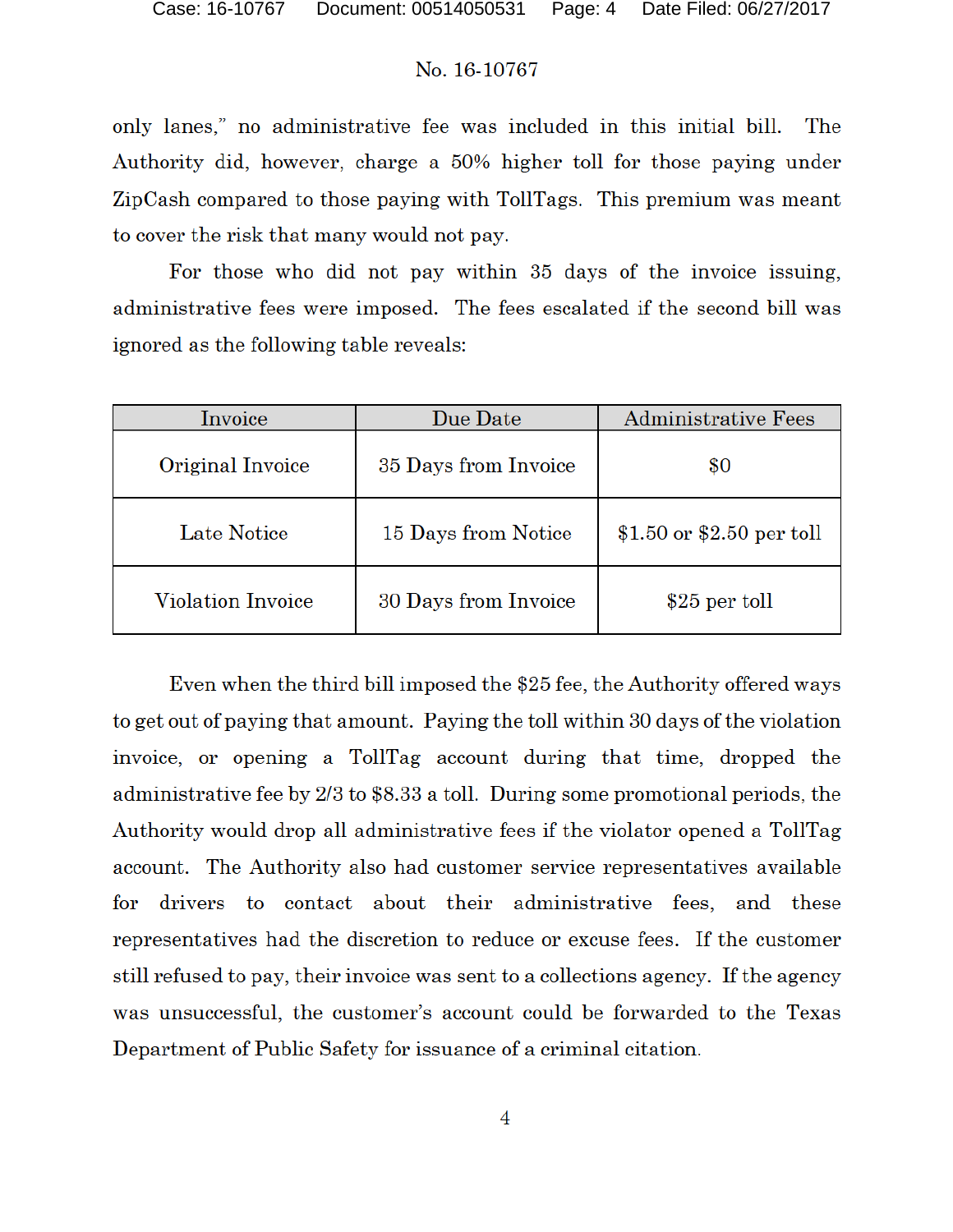# No. 16-10767

As expected, the cashless system led to more drivers using the toll roads. Also as expected, many of them never paid after receiving the bill. This left the Authority on the hook for tens of millions of dollars in unpaid tolls. The fees imposed for those unpaid tolls exceed \$1 billion. Among those unpaid tolls and fees are amounts owed by the Plaintiffs. Mirna Reyes, for example, used toll roads 153 times without timely paying, accruing \$139.25 in unpaid tolls and \$3,825 in unpaid administrative fees. Emmanuel Lewis racked up \$387.80 in unpaid tolls and \$10,050 in administrative fees.

The drivers filed this suit alleging a violation of numerous rights, but they ended up asserting just a claim under substantive due process. They contend that the \$25 administrative fee is so much higher than the cost of collecting an unpaid toll that it violates the due process rights of drivers who incur them. For that assertion, they rely on analysis a contractor hired by the Authority performed after the fees came under public scrutiny. He concluded that the marginal cost of collecting an individual toll is \$0.94.

During this litigation, an expert hired by the Authority conducted a different inquiry: not how much it costs to collect a single toll, but a comparison of the total amount spent trying to collect tolls versus the fees actually collected. Under that approach, the fees collected  $(\$41,677,514)^2$  do not cover costs (\$52,014,271).3

<sup>&</sup>lt;sup>2</sup> The collection rate is low. The Authority charged \$1.38 billion in administrative fees during the relevant time period. As noted above, the gap between that number and what was collected is not just a matter of uncooperative drivers. There are a number of ways to have the fees reduced or removed.

<sup>3</sup> The drivers also hired an expert, who relied on a cost-per-transaction method in arriving at a different number. But the Authority's expert noted that the drivers' expert focused only on instances when fees outweighed costs to arrive at his number. Applying the drivers' cost-per-transaction method to all relevant invoices results in a cost estimate that is actually higher than the one reached by the Authority's expert. The drivers do not contest this recalculation, and thus fall back on the pre-suit \$0.94 figure.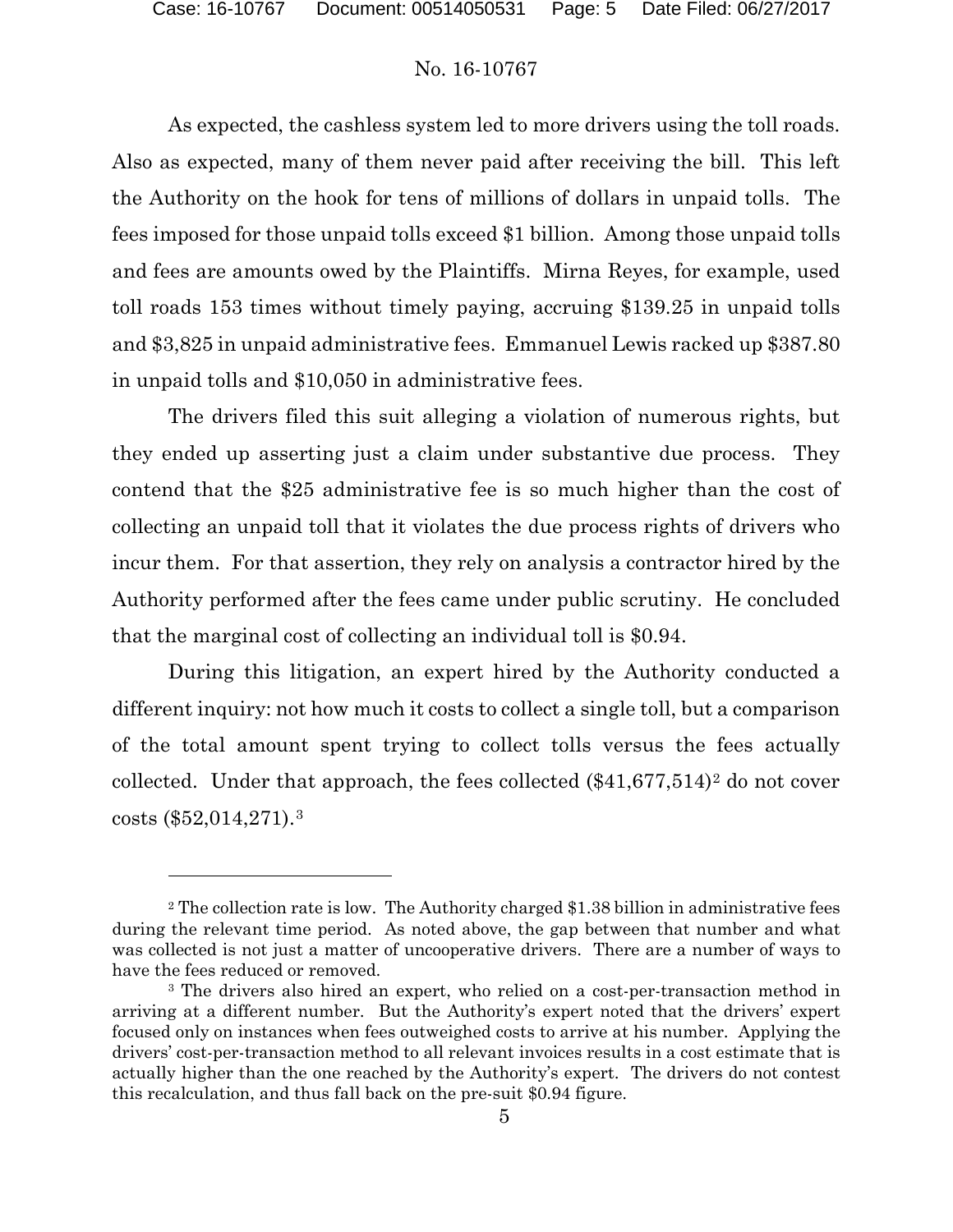# No. 16-10767

Relying in part on this calculation, the district court held that there was a rational relationship between the \$25 administrative fee and the Authority's interest in recovering costs spent to collect unpaid tolls. The court also cited another interest—using high fees to encourage drivers to switch to the more efficient TollTag system—that allowed the fees to withstand Fourteenth Amendment scrutiny.

# **II.**

In rejecting the substantive due process challenge, the district court applied rational basis review. The drivers urge us to apply that standard, though they disagree with the court's application of it. That level of scrutiny, which is the default for substantive due process claims that do not implicate a fundamental right, requires that the administrative fees be rationally related to a legitimate government interest. *FM Props. Operating Co. v. City of Austin*, 93 F.3d 167, 174 (5th Cir. 1996). Rational basis is a notoriously deferential standard, but the Authority argues that the drivers should face what it views as an even more daunting burden: having to show that the fee "shocks the conscience."4 Under that test, the drivers would have to show that the fee scheme was "so egregious, so outrageous, that it may fairly be said to shock the contemporary conscience." *Conroe Creosoting Co. v. Montgomery Cty.*, 249 F.3d 337, 341 (5th Cir. 2001); *see also County of Sacramento v. Lewis*, 523 U.S. 833, 847–54 (1998).

<sup>4</sup> Though the parties seem to think so, it is not apparent that the rational basis standard is always a "lower" threshold for plaintiffs to meet. Consider a hypothetical based on the type of fee this case presents. An astronomically high administrative fee, say \$10,000 per violation, would be a potent incentive for drivers to convert to TollTags, thus furthering a legitimate governmental interest. But there would be a compelling case that the amount shocks the conscience.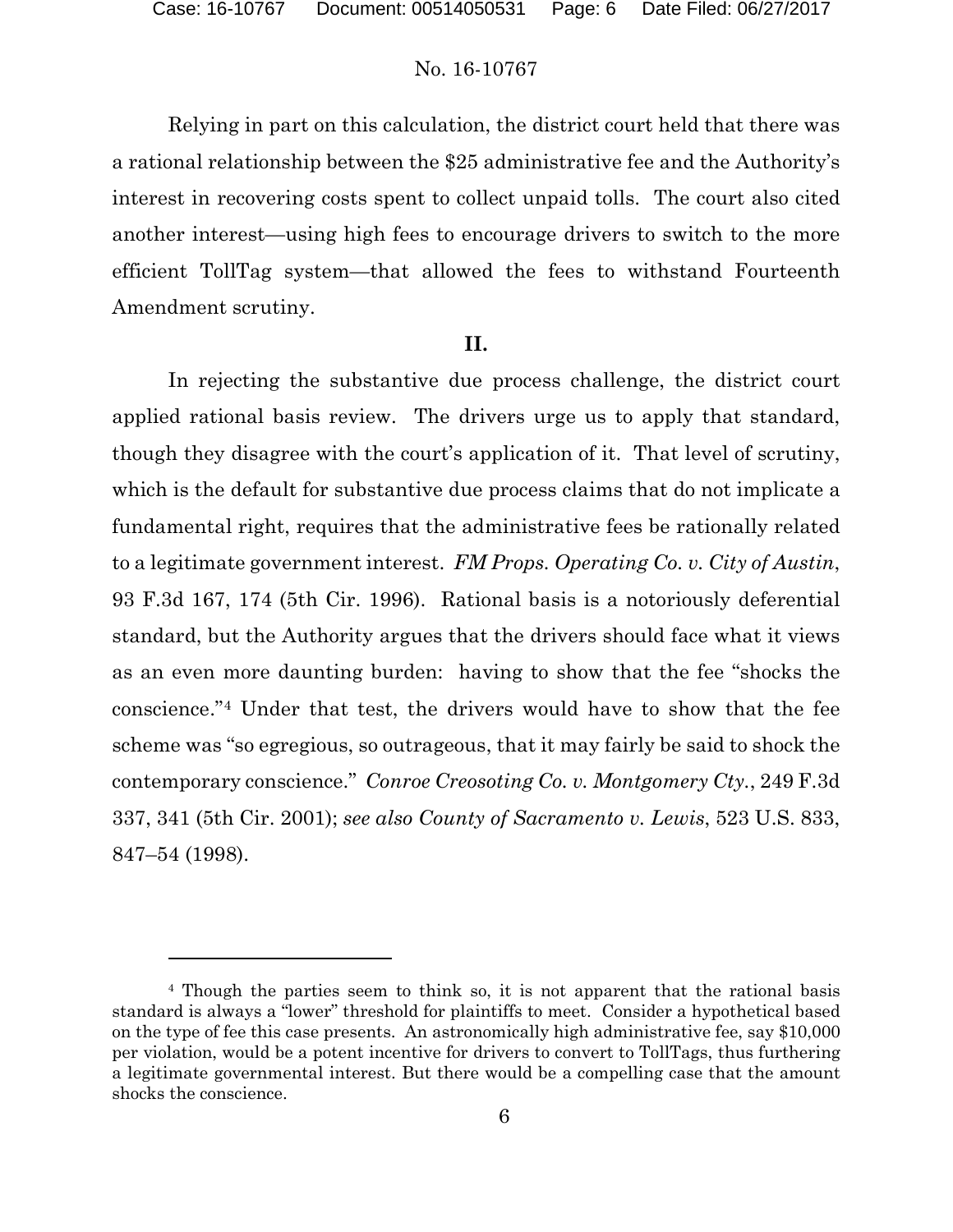We have applied both tests in substantive due process cases. *Compare FM Props. Operating Co.*, 93 F.3d at 173–75 (applying rational basis review to a due process challenge to the application of a city's zoning ordinance), *and Mikeska v. City of Galveston*, 451 F.3d 376, 379–81 (5th Cir. 2006) (applying rational basis review to a city's refusal to reconnect utilities to a number of homes allegedly condemned under state law), *with Cripps v. La. Dep't of Agric. and Forestry*, 819 F.3d 221, 232–33 (5th Cir. 2016) (applying shocks the conscience to a state commission's decision to deny a professional license to the plaintiff), *and Giles v. Shaw Sch. Dist.*, 655 F. App'x 998, 1004 (5th Cir. 2016) (applying shocks the conscience to School Board's decision not to renew principal's employment). Although we have not always been transparent as to why we land on one test over the other, we have generally been consistent: government action that applies broadly gets rational basis; government action that is individualized to one or a few plaintiffs gets shocks the conscience. This is in sync with the many circuits that expressly apply rational basis to legislative or quasi-legislative action (government action that applies broadly) and shocks the conscience to executive action (government acts that are more individualized). *See DePoutot v. Raffaelly*, 424 F.3d 112, 118 (1st Cir. 2005); *Nicholas v. Pa. State Univ.*, 227 F.3d 133, 139 (3rd Cir. 2000) (Alito, J.); *Hawkins v. Freeman*, 195 F.3d 732, 738 (4th Cir. 1999); *Putnam v. Keller*, 332 F.3d 541, 547 (8th Cir. 2003); *McKinney v. Pate,* 20 F.3d 1550, 1557 n. 9 (11th Cir. 1994).

This legislative/executive dichotomy comports with the Supreme Court's use of the "shocks the conscience" test. Its most prominent recent application of the test considered the actions of a police officer during the high-speed pursuit of a suspect. *Lewis*, 523 U.S. at 854–55. *Lewis* explained that although both legislative and executive action must comply with due process, "criteria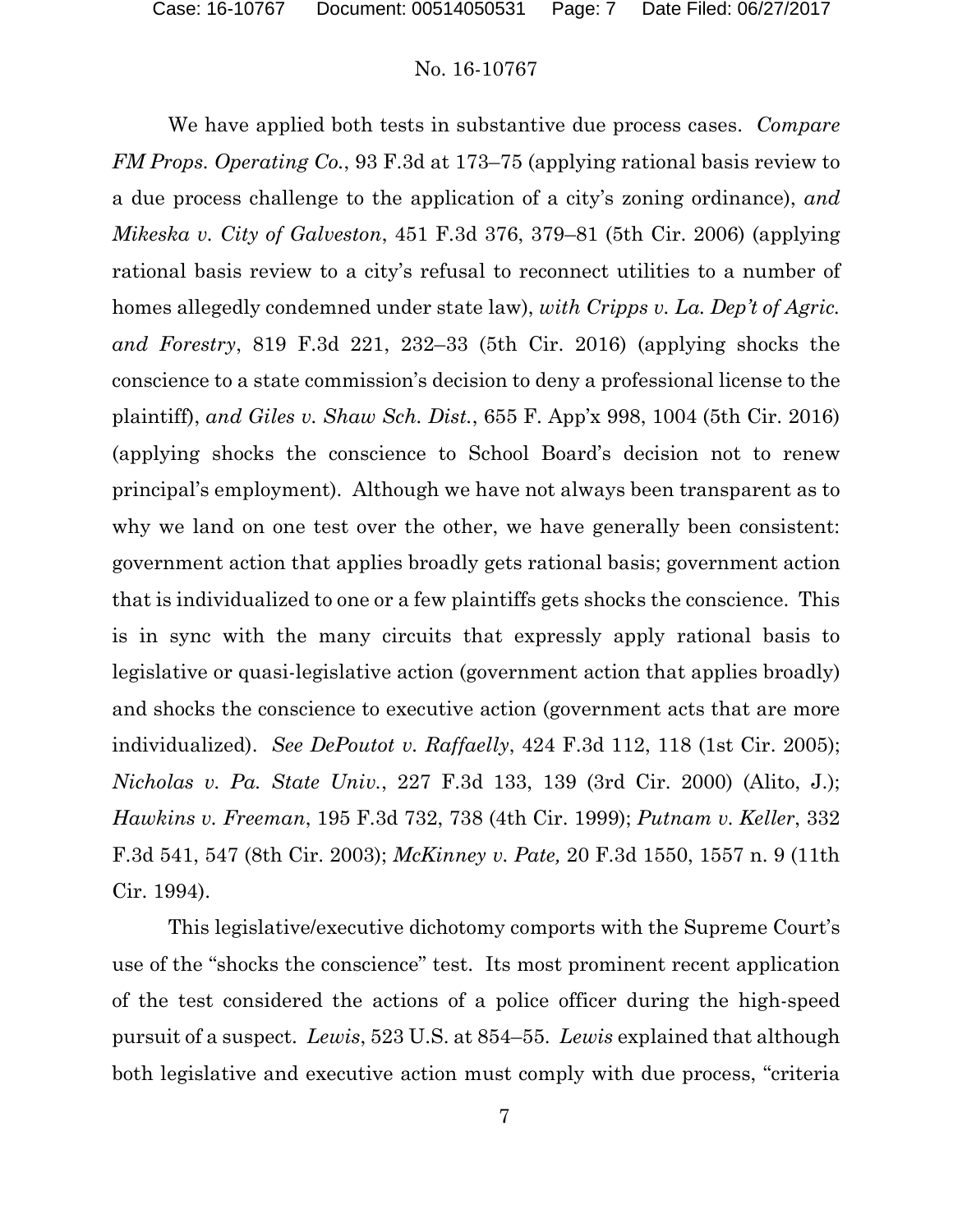to identify what is fatally arbitrary differ depending on whether it is legislation or a specific act of a governmental officer that is at issue." *Id.* at 846. "[T]he substantive component of the Due Process Clause is violated by *executive* action only when it 'can properly be characterized as arbitrary, or conscience shocking, in a constitutional sense.'" *Id.* at 847 (quoting *Collins v. City of Harker Heights*, 503 U.S. 115, 127 (1992)) (emphasis added); *id*. at 846 ("[F]or half a century now we have spoken of the cognizable level of executive abuse of power as that which shocks the conscience."). That is also consistent with the case in which Justice Frankfurter articulated the standard, *Rochin v. California*, 342 U.S. 165, 171 (1952). *Lewis*, at 849 n.9 (noting *Rochin* "formulated and first applied" the "shocks the conscience" standard for due process claims). *Rochin* addressed police forcibly pumping a suspect's stomach in an attempt to obtain evidence. 342 U.S. at 166; *see also Collins*, 503 U.S. at 127 (applying, but not finding, shocks the conscience to the death of a city sanitation worker that was allegedly caused by the city's failure to properly train its employees in safety procedures).

The Authority's administrative fees are not this type of government conduct directed at a particular individual. The challenged fees are unlike the actions of particular officer in *Rochin* or *Lewis*, a commission's decision to deny an individual a professional license, *Cripps*, 819 F.3d at 232, or a School Board's decision not to renew a principal's employment, *Giles*, 655 F. App'x at 1004. Some due process challenges blur along the executive/legislative line, such as when a broadly applicable rule is challenged only as it applies to a particular situation. *See Doe ex rel. Magee v. Covington Cnty. Sch. Dist. ex rel. Keys*, 675 F.3d 849, 867–69 (5th Cir. 2012) (en banc) (applying shocks the conscience—in a situation similar to *Collins v. City of Harker Heights*—when a broadly applicable policy was challenged based on how it harmed a particular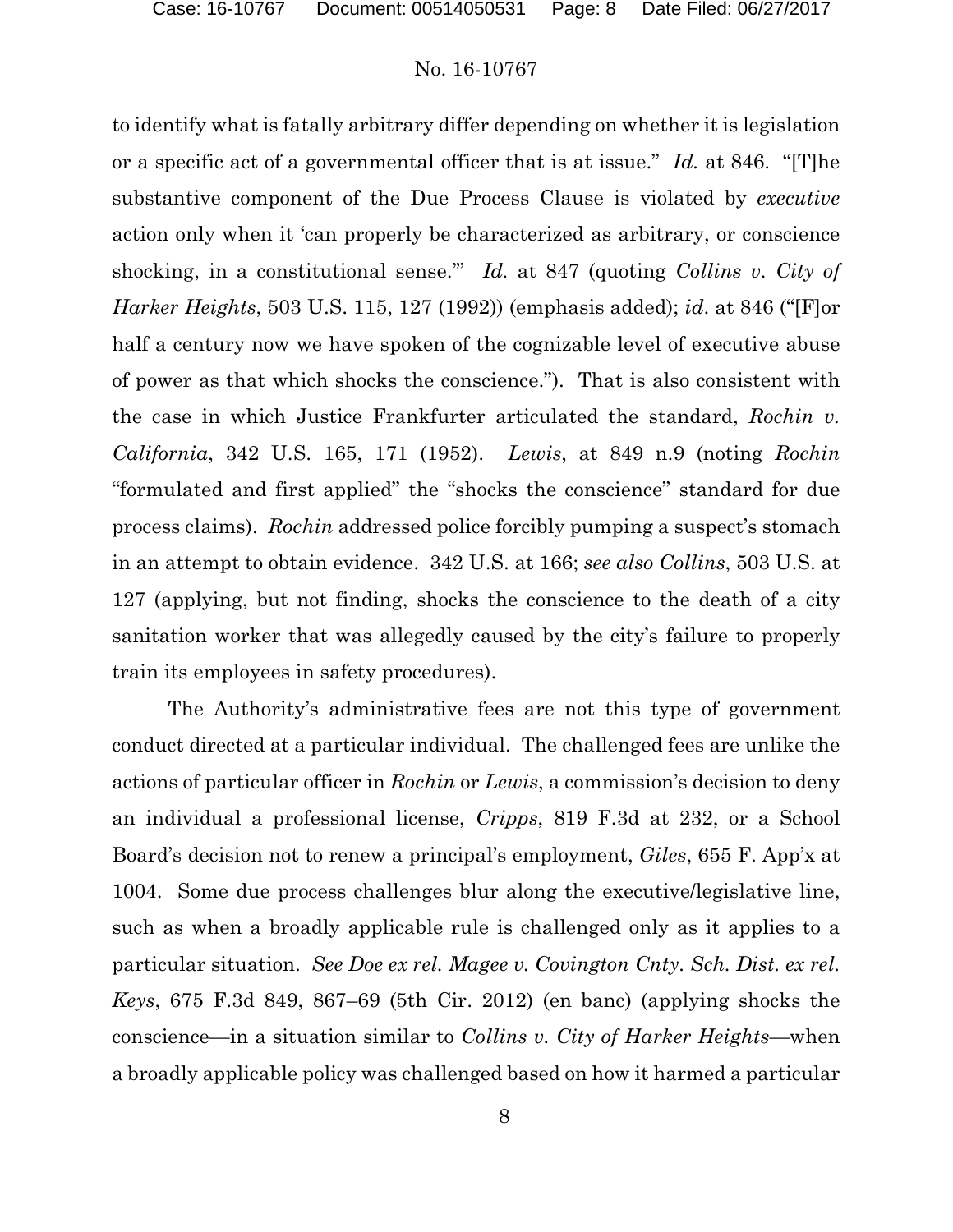individual). In contrast, the challenge here easily fits into the legislative box. The fees are broadly imposed; any driver who uses the toll roads and shirks payment is subject to them. As the more than \$1 billion in uncollected fees indicates, there are usually hundreds of such people every day. The lawsuit seeks to invalidate the fees across the board, not just a particular application of the fees that had an egregious impact. Rational basis review applies.

The interest the government asserts to show rationality need not be the actual or proven interest, as long as there is a connection between the policy and a "conceivable" interest. *FM Props.*, 93 F.3d at 175. The Authority gives two reasons for the \$25 administrative fee: (1) it recovers some of the costs associated with collecting unpaid tolls, and (2) it encourages ZipCash customers to switch to TollTags.

The drivers concede that the recovery of collection costs is a legitimate interest. *See Broussard v. Parish of New Orleans*, 318 F.3d 644, 656–57 (5th Cir. 2003). They argue, however, that the \$25 fee is so far above the cost of collection that it is not rationally related to recovering costs. This argument faces a high hurdle because if the relationship "is at least debatable, there is no substantive due process violation." *Simi Inv. Co. v. Harris Cty., Tex.,* 236 F.3d 240, 251 (5th Cir. 2000). In an attempt to show a lack of any conceivable connection, the drivers emphasize the disparity between the \$25 fee and the presuit study indicating that the cost of collecting an unpaid toll is only \$0.94. But there are problems with the \$0.94 figure the drivers quote. That calculation did not include overhead associated with the new system including camera installation and image processing—and appears to have assumed that all unpaid tolls would be collected.

The drivers' argument thus ignores the amount the Authority actually collected. Far from a massive windfall, the Authority has only recovered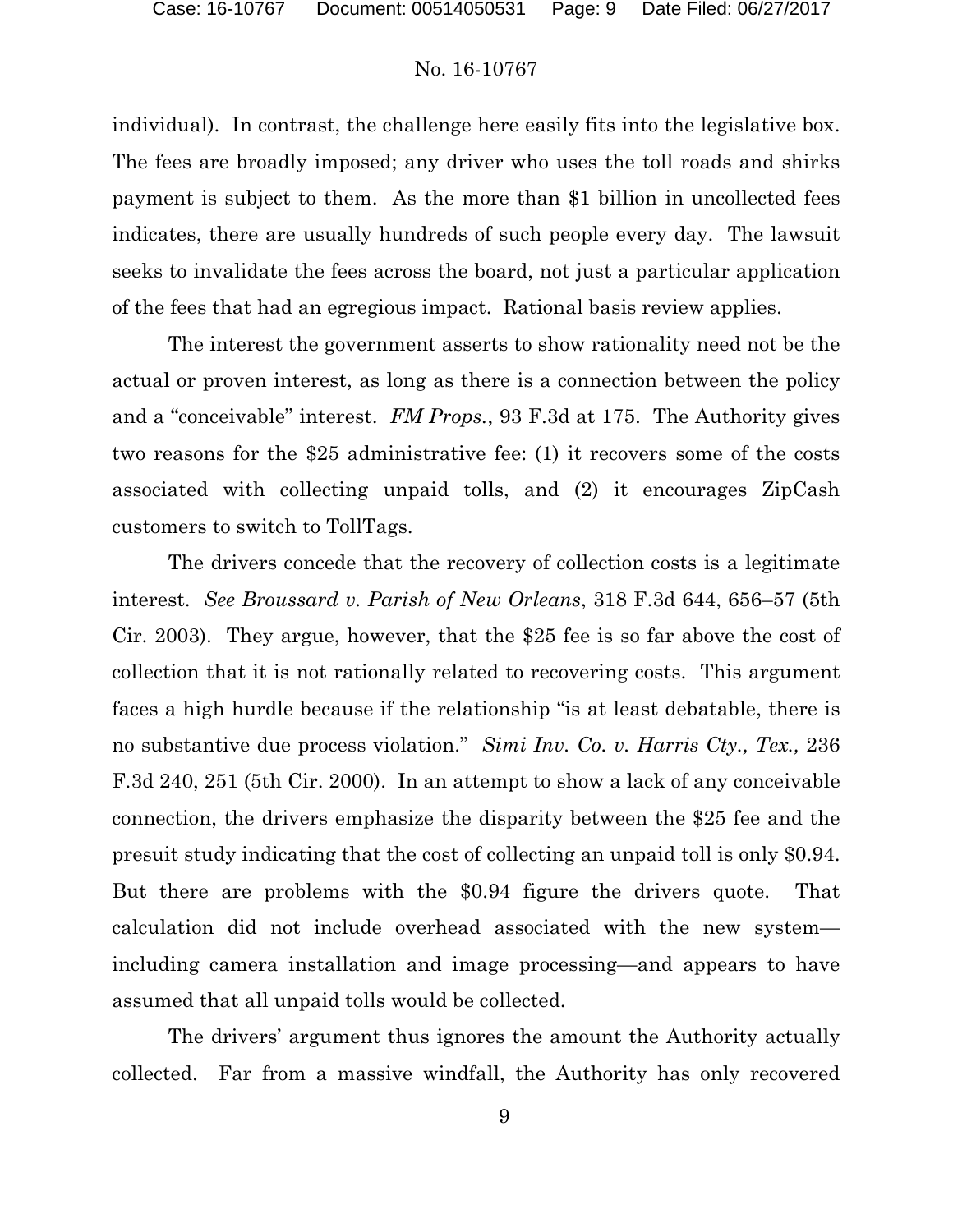# No. 16-10767

around \$42 million in administrative fees, which is about \$10 million less than what it spent to collect that amount. The drivers blame the Authority's inability to recoup collection costs on its voluntary waiver and abandonment of over \$900 million in administrative fees. But waiver often encouraged customers to switch to the TollTag system, which all these problems with toll collection show has the potential to save the Authority a lot of money in the long run.<sup>5</sup>

The parties thus offer different methods for evaluating the connection between the fee amounts and recovering administrative costs: the drivers focus on the estimated marginal case of collecting a single toll; the Authority focuses on the overall impact of collection efforts on its bottom line. In the deferential world of rational basis review, it is enough that the Authority can point to one reasonable way of looking at the question that justifies the fee.

The drivers argue that their calculation is nonetheless required by the state statute authorizing the fees and that the district court erred in saying the state law is "not relevant" to the due process inquiry. On the latter point, that phrasing may be the one imprecision in the district court's thorough and well-reasoned opinion. Violating a state statute can be evidence that a government action is not rationally related to a legitimate government interest. *See Stern v. Tarrant Cty. Hosp. Dist.*, 778 F.2d 1052, 1060 (5th Cir. 1985) (en banc) ("[T]he Texas Medical Practice Act is relevant to . . . the question of whether there was a rational basis for [the state's action]."). That

<sup>&</sup>lt;sup>5</sup> The drivers also challenge the waiver of the fees as arbitrary. They describe a system in which fees are waived for some lucky customers, but not others. The evidence is to the contrary. In fact, most of the plaintiffs were offered waivers of at least some of their fees in exchange for either paying unpaid tolls or switching to TollTag. The waivers, like the administrative fees themselves, were linked to the Authority's interest in recovering or reducing costs associated with unpaid toll collection.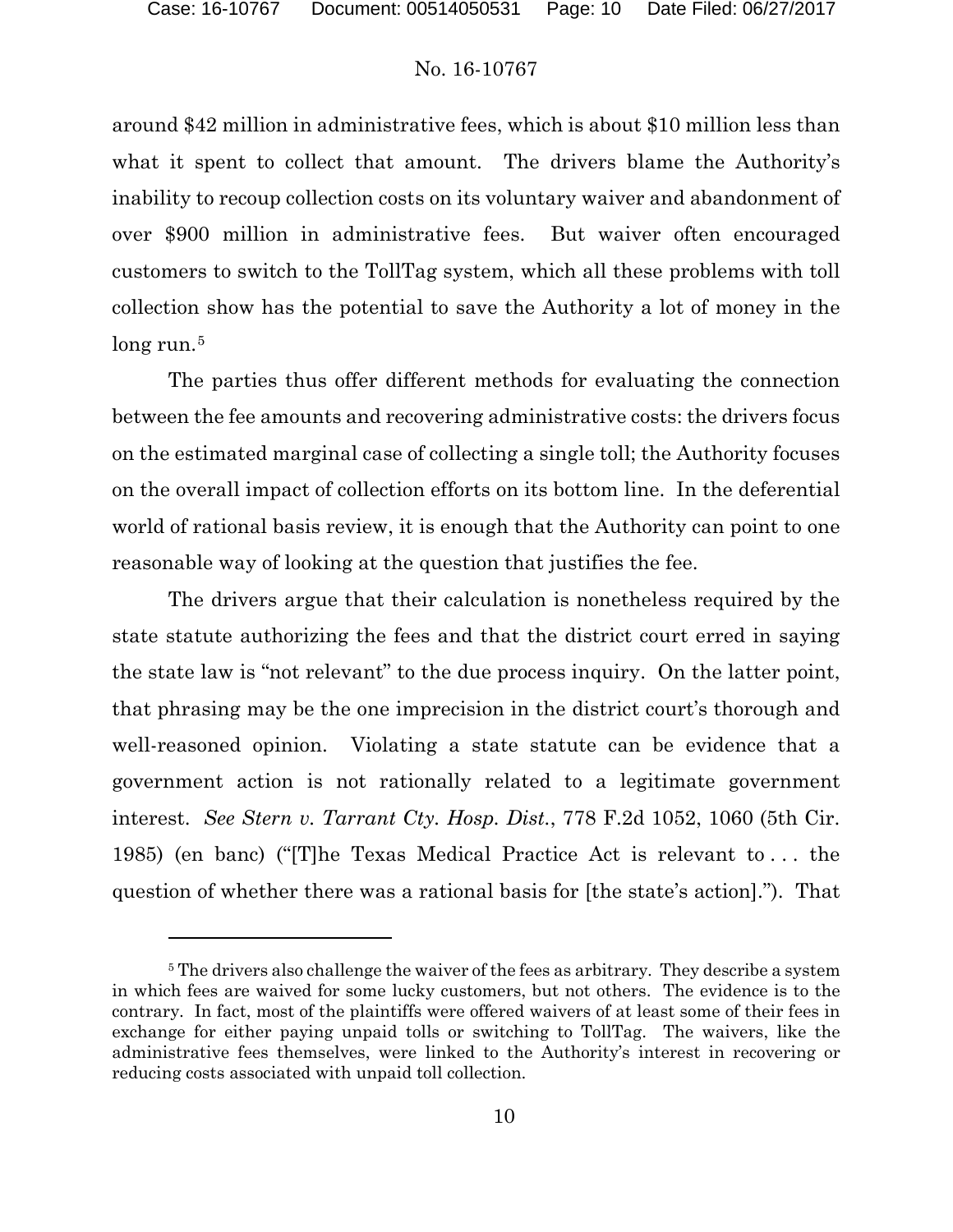# No. 16-10767

does not get the drivers very far, however, as violation of a statute is not enough on its own to render action an unconstitutional. *Id*. at 1059 ("[V]iolation of state law is neither a necessary nor a sufficient condition for a finding of a due process violation."). The drivers contend the statute requires a close connection between the fee and costs because it says "an authority may charge an administrative fee of no more than \$100 *to recover* the cost of collecting the unpaid toll." TEX. TRANSP. CODE ANN. § 366.178(c) (2009) (emphasis added). Assuming that language requires some such connection,6 we do not see why it mandates the marginal cost analysis the drivers prefer. And even if the fee does violate the "to recover" clause in the state law, that alone would not violate due process given the strong relationship the fee bears to collecting costs that the Authority has not fully recovered. Using the statute alone to establish irrationality is also undercut by the \$100 cap it then placed on each administrative fee. How does the state law demonstrate that a \$25 fee is irrational when it contemplated a fee four times that amount?

It is telling that the drivers cite no case, nor could we find one, holding that a fee bearing any resemblance to this one violates substantive due process.7 If we were to so hold for the first time, we would have to answer a

<sup>6</sup> The Authority's view is that this language only explains the purpose of the administrative fees, without requiring the Authority to align the fee rate with the amount needed to collect the fees. In support it contrasts the fee statute with other Texas laws that make explicit the need for an authority to keep fees and cost closely connected. *See, e.g.*, TEX. PROP. CODE ANN. § 203.004(a) ("The amount of the fee may not exceed the administrative costs to be incurred by the county in pursuing the matter.").

<sup>7</sup> The cases the drivers cite do not involve fees. The lot-clearing ordinance in *Berger v. City of Mayfield Heights* was struck down because it had almost nothing to do with the city's stated interest in public health and safety. 154 F.3d 621, 625 (6th Cir. 1998). *Mikeska v. City of Galveston* vacated summary judgment in favor of the city because there was "nothing in the record" to establish any connection between the city's refusal to reconnect utility services and its stated interest. 451 F.3d 376, 381 (5th Cir. 2006). For the Authority's fee, the record amply demonstrates a connection with two legitimate interests.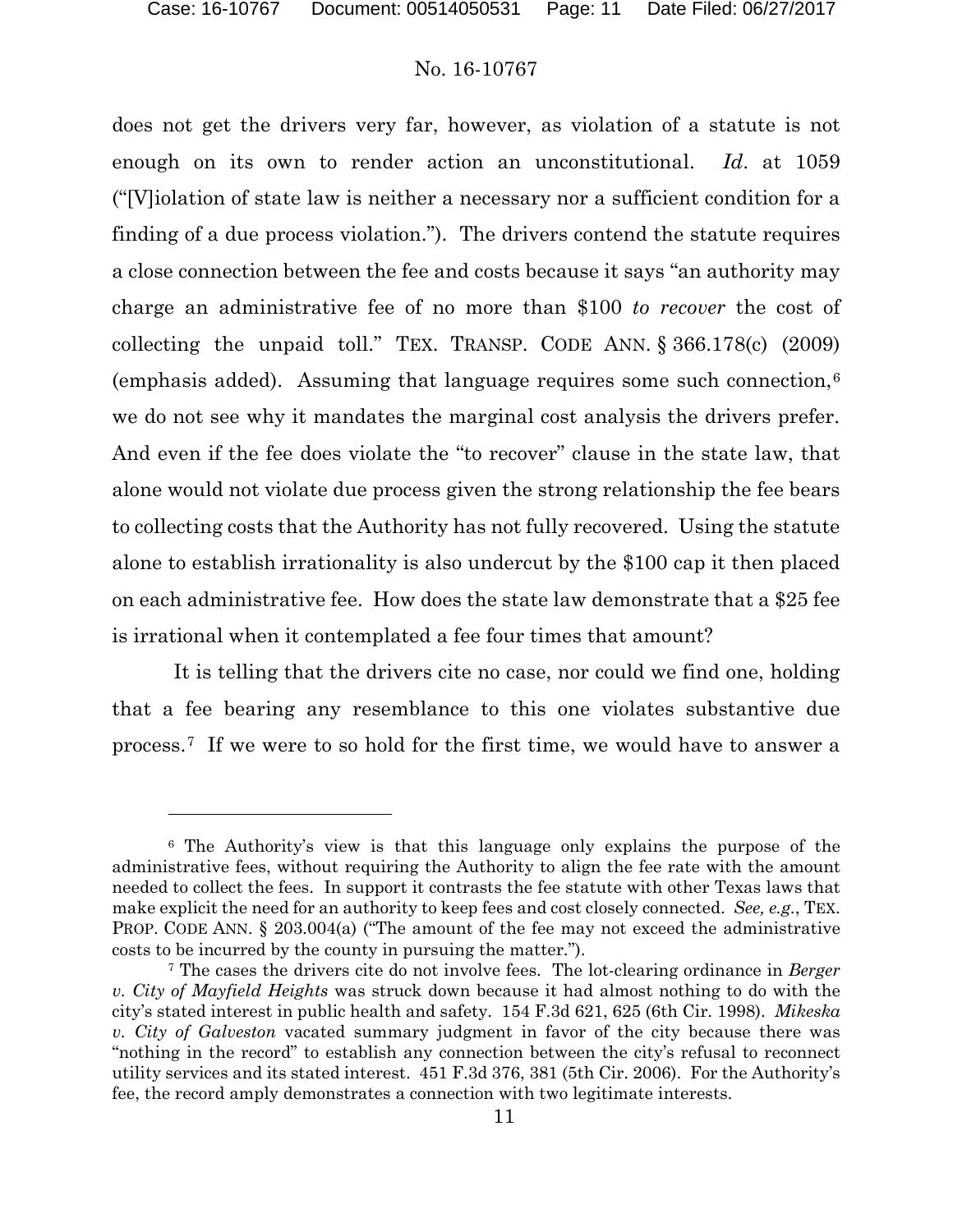l

# No. 16-10767

number of questions. Should the Authority have to conduct a study estimating costs and collection rates before implementing the system?8 How close to the Authority's costs would the fees collected have to come? How often would the Authority have to perform the calculation and reassess the fee it charged? The drivers do not suggest answers to most of these questions. The Due Process Clause does not seem the place to find them.

What we have said about the interest in recovering collection costs is enough to uphold the fees, but the Authority's second justification for the \$25 fee also suffices. Recall that the fee is reduced by 2/3 if the violator opens a TollTag account, and during some promotions the entire fee is erased. The fee, with its avenues for avoidance, is thus a mechanism that strongly encourages drivers to get a TollTag. The drivers challenge this rationale primarily on the ground that incentivizing drivers to switch to TollTags is not a legitimate interest. Part of this argument comes from the state statute we have discussed that the drivers view as limiting the fees to recovery of administrative costs. As a violation of a statute is only evidence helping to show irrationality, it alone cannot render the fee unconstitutional when there is a strong interest in encouraging the more efficient TollTag method of payment.

The drivers suggest more generally that the Authority should not be able to "force" them into the TollTag system through administrative fees. But no one is being forced to use the toll roads or any particular payment system. In a pre-ZipCash world, drivers without TollTags or change in their car could not

<sup>8</sup> For its part, the Authority asserts that rational speculation of costs is sufficient to pass rational basis review even if "unsupported by evidence or empirical data." *F.C.C. v. Beach Comms., Inc.*, 508 U.S. 307, 315 (1993) (applying rational basis review to congressional legislation). At its meeting approving the rate increase, the Authority's board speculated that the administrative fees rate did not "generate monies in excess of that necessary to recover the cost of collection." That is enough under the "low threshold" of rational basis. *Simi Inv.*, 236 F.3d at 251.